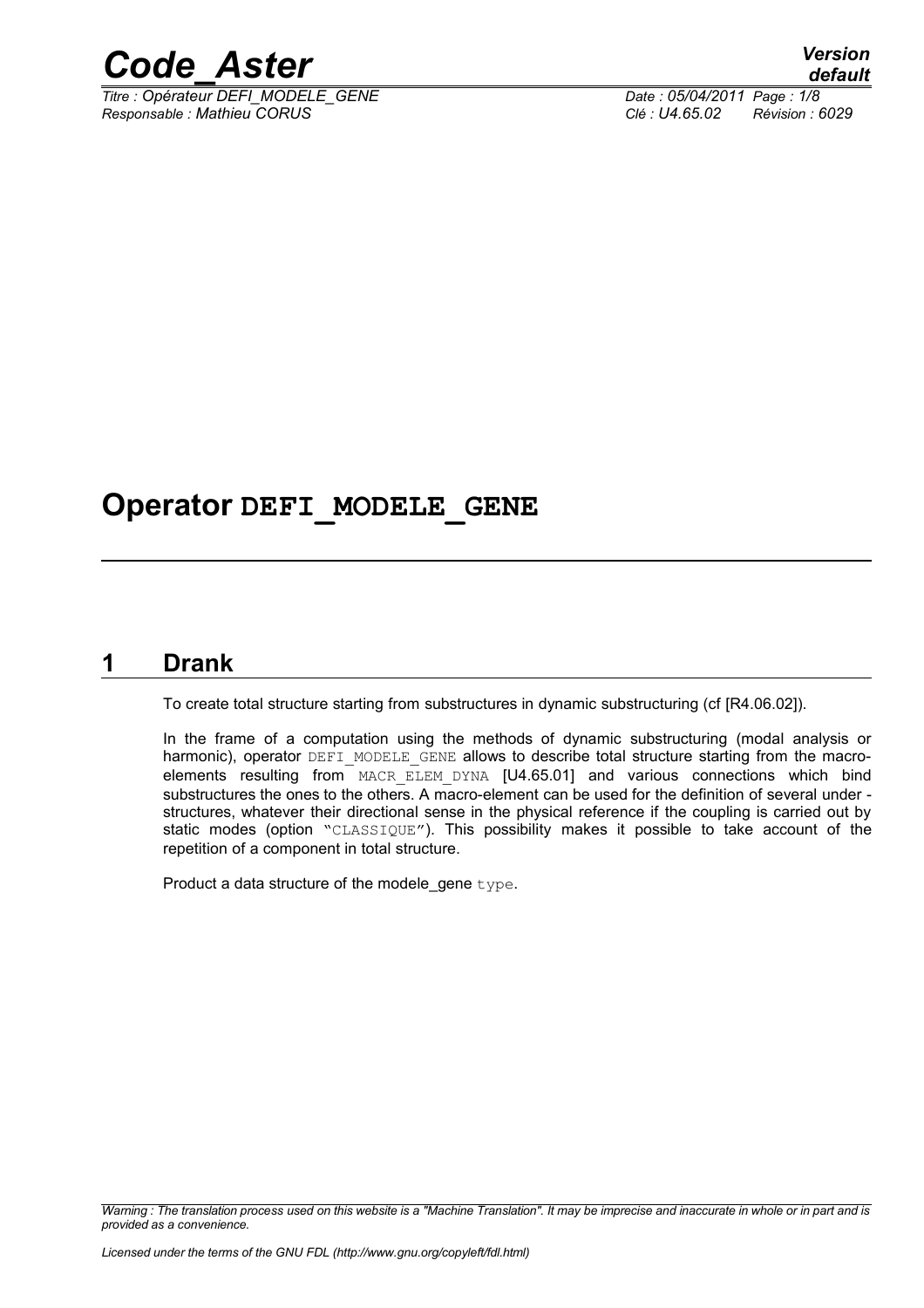# **Code Aster**

Titre : Opérateur DEFI\_MODELE\_GENE Responsable : Mathieu CORUS

Date: 05/04/2011 Page: 2/8 Clé : U4.65.02 Révision : 6029

# **Contents**

Warning : The translation process used on this website is a "Machine Translation". It may be imprecise and inaccurate in whole or in part and is provided as a convenience.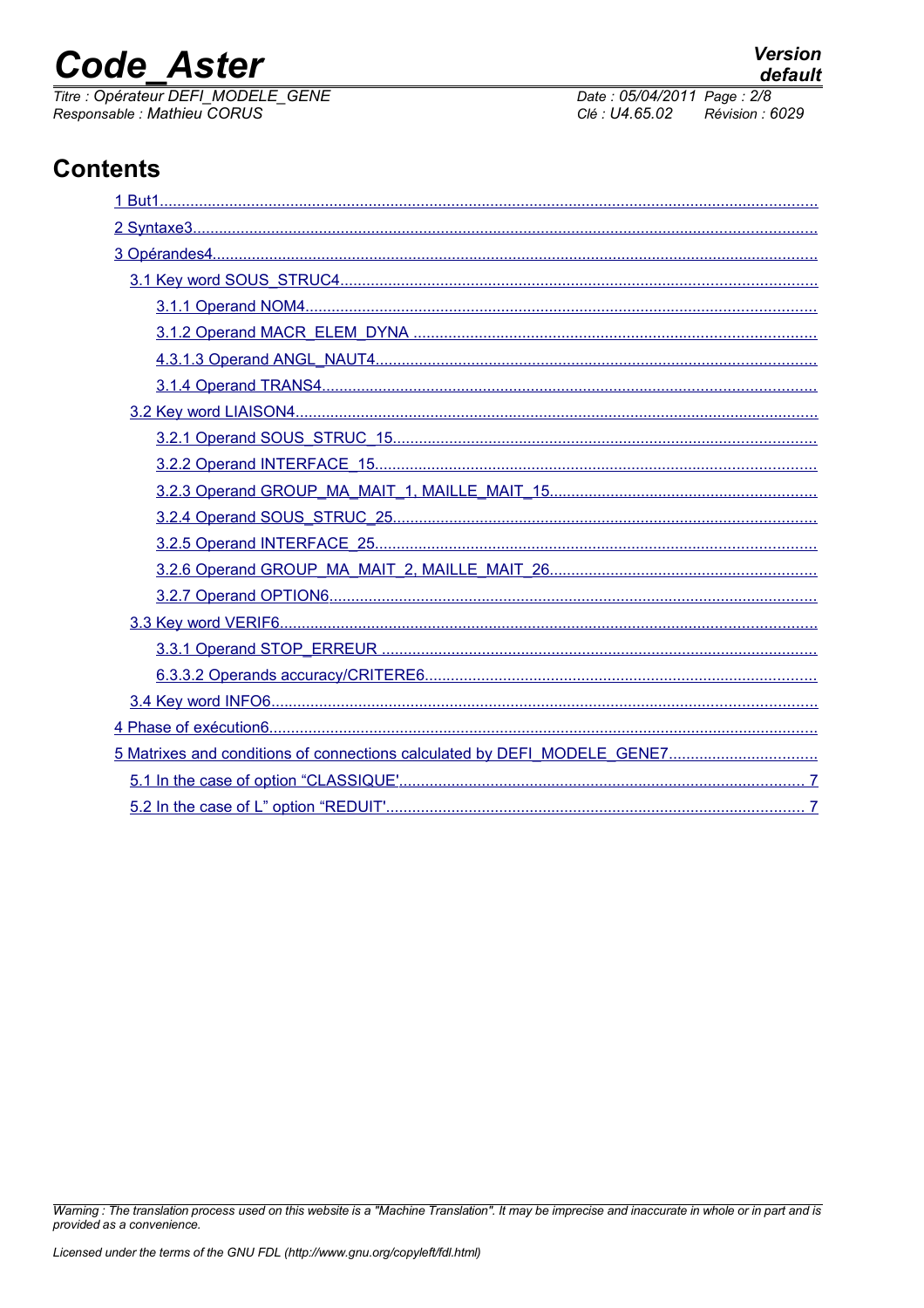*Titre : Opérateur DEFI\_MODELE\_GENE Date : 05/04/2011 Page : 3/8 Responsable : Mathieu CORUS Clé : U4.65.02 Révision : 6029*

## <span id="page-2-0"></span>**2 Syntax**

mo\_gene [modele\_gene] = DEFI\_MODELE\_GENE (

 $\triangleleft$  SOUS\_STRUC =  $_F$  ( $\triangleleft$  NOM = nom\_sstruc, [KN]  $\triangleleft$  MACR ELEM DYNA = macro dy, [macr\_elem\_dyna]  $\Diamond$  ANGL NAUT = angl naut,  $[1 R]$  $\sqrt{TRANS} = trans,$  [IR] ),  $\triangle$  LIAISON =  $F (\triangleleft$  SOUS STRUC 1 =" nom sstruc1', [kN]  $\bullet$  INTERFACE  $1 =$  "nom\_int1", [kN]  $\triangle$  SOUS STRUC 2 = "nom\_sstruc2", [kN]  $\triangle$  INTERFACE  $\overline{2}$  = "nom  $\overline{1}$ nt2", [kN]  $\sqrt[3]{}$  GROUP MA MAIT 1 = lgma1, [l gr maille]  $\Diamond$  MAILLE MAIT  $1 =$  lma1, [l\_maille]  $\sqrt[6]{$  GROUP MA MAIT 2 = lgma2, [l\_gr\_maille]  $\sqrt{M}\text{MAILE}$  MAIT  $2 = \text{Im}2$ ,  $[1\text{Im}1]$  $\Diamond$  OPTION =/"CLASSIQUE", [DEFAULT] /"REDUIT", ),  $\Diamond$  VERIF = F (  $\Diamond$  STOP ERREUR =/"OUI', [DEFAULT] /"NON", ◊ accuracy =/prec, [R] /1.E-3, [DEFAULT] ◊ CRITERE =/"RELATIF", [DEFAULT] /"ABSOLU",  $\Diamond$  TNFO=/1. [DEFAULT] /2, )

*Warning : The translation process used on this website is a "Machine Translation". It may be imprecise and inaccurate in whole or in part and is provided as a convenience.*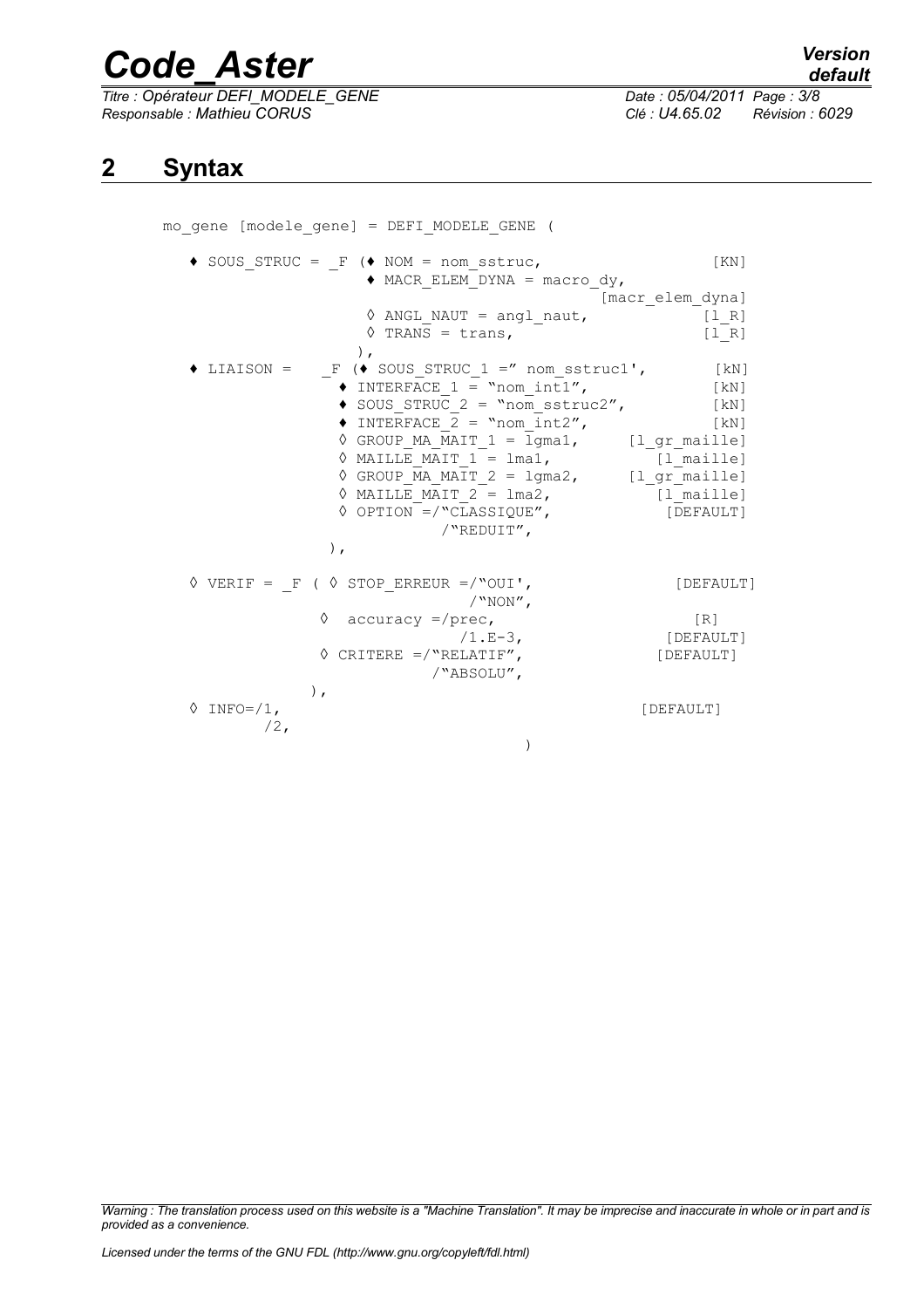*Titre : Opérateur DEFI\_MODELE\_GENE Date : 05/04/2011 Page : 4/8 Responsable : Mathieu CORUS Clé : U4.65.02 Révision : 6029*

## <span id="page-3-6"></span>**3 Operands**

### **3.1 Key word SOUS\_STRUC**

<span id="page-3-5"></span>♦SOUS\_STRUC

Key word factor allowing to define all the substructures which compose total structure. The definition of one substructure is done by the data of its name, the macro-element which is associated to him and its directional sense in the physical reference.

#### **3.1.1 Operand NOM**

<span id="page-3-4"></span>♦NOM = "nom\_sstruc"

Name of 8 characters maximum which will make it possible thereafter to indicate substructure in:

- operator: DEFI\_MODELE\_GENE [U4.65.02], operands: LIAISON and SOUS\_STRUC\_1,
- operator: DEFI\_SQUELETTE [U4.24.01], operand: SOUS\_STRUC,
- operator: ASSE\_VECT\_GENE [U4.65.05], operand: SOUS\_STRUC,
- operator: REST\_SOUS\_STRUC [U4.63.32], operand: SOUS\_STRUC.

#### **3.1.2 Operand MACR\_ELEM\_DYNA**

<span id="page-3-3"></span>♦ MACR\_ELEM\_DYNA = macro\_dyna

Name of the concept macr elem dyna resulting from the operator MACR ELEM DYNA [U4.65.01] who indicates the model condensed of the substructure. It is pointed out that a macro-element can be used for the definition of several substructures.

#### **3.1.3 Operand ANGL\_NAUT**

<span id="page-3-2"></span> $\Diamond$ ANGL NAUT = angl naut

List of the 3 nautical angles, in degrees, which make it possible to pass from the directional sense of the model which has given rise to the macro-element that of the substructure.

One will refer to operator AFFE CARA ELEM [U4.42.01]: Operand ORIENTATION for the definition and the use of the nautical angles.

#### **3.1.4 Operand TRANS**

<span id="page-3-1"></span> $\lor$ TRANS = trans

List of 3 components of translation which make it possible to build a news under - structure starting from the model which has given rise to the macro-element, by applying an overall translation.

### **3.2 Key word LIAISON**

#### <span id="page-3-0"></span> $\blacklozenge$ LIAISON

Key word factor allowing to define all the interfaces of connection between under - structures. A connection is defined by the names of two substructures in opposite, and for each one of them, the name of the corresponding interface.

In the case of an incompatibility of mesh between two substructures in opposite, it is necessary to indicate that of both whose interface will be considered as Master (keywords GROUP MA\_MAIT\* and/or  $MAILLE$   $MAIT*$ ). The nodes slaves which are projected on the interface Master are

*Warning : The translation process used on this website is a "Machine Translation". It may be imprecise and inaccurate in whole or in part and is provided as a convenience.*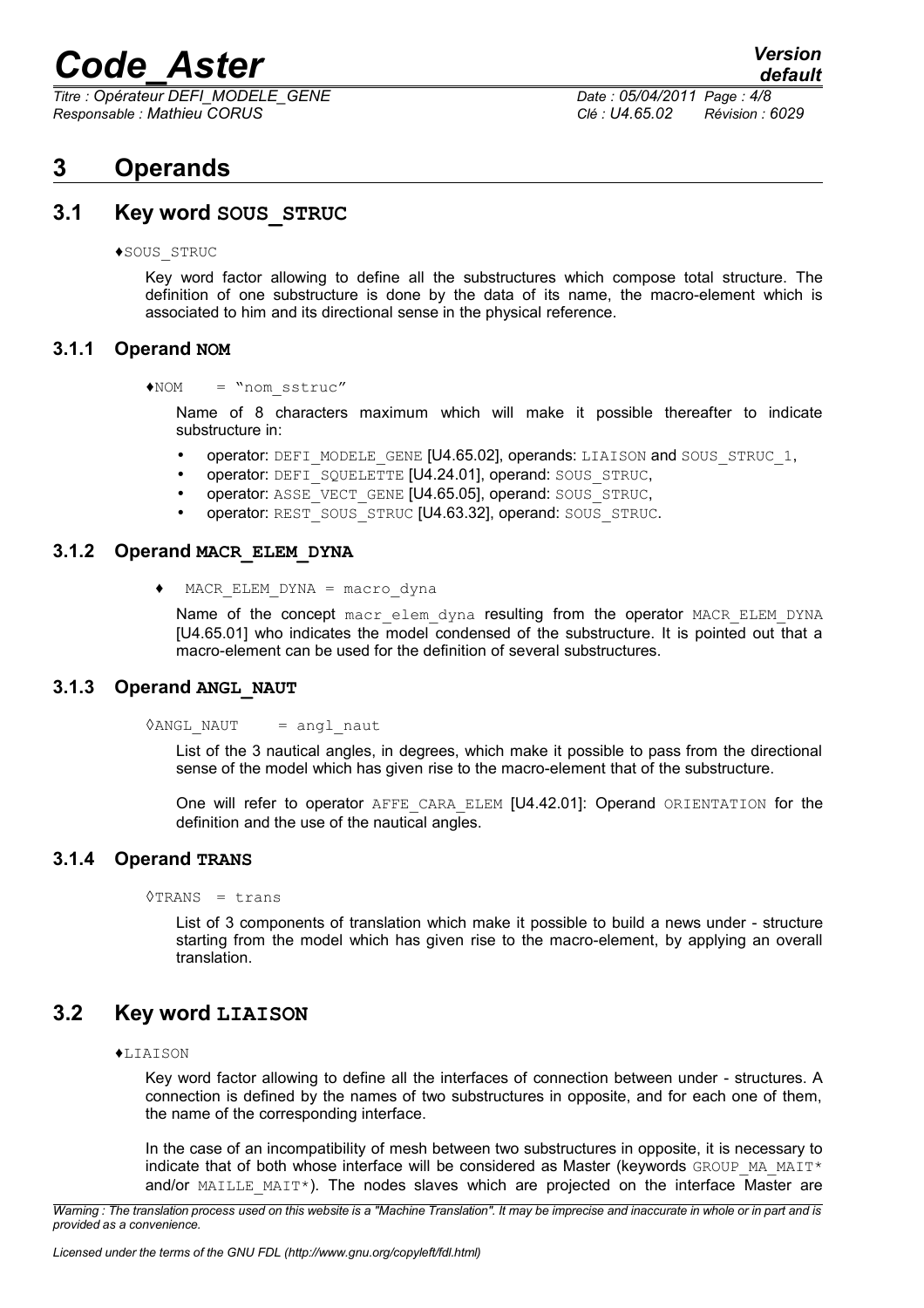*Titre : Opérateur DEFI\_MODELE\_GENE Date : 05/04/2011 Page : 5/8 Responsable : Mathieu CORUS Clé : U4.65.02 Révision : 6029*

definite first by DEFI INTERF DYNA [U4.64.01]. The "resticking" of the 2 interfaces will be done by writing of linear relations between the degrees of freedom of the 2 sides.

#### **Note:**

*It is recommended that, in the case of incompatible interfaces, the main interface is the interface whose discretization is coarsest. In the case of the use of classical static modes (as much as degrees of freedom), it is thus advisable to use the interface with more the small number of degrees of freedom like main interface. In the case of the use of modes of couplings, this choice can be more delicate. The choice of the main interface can impact the quality of result clearly if the two models present very different discretizations. See the discussion on this subject in section [5.2.](#page-6-0)*

Displacements of the nodes of slave face will be connected to displacements of their projections on the face Master. For each node of slave face, one will write 2 (in 2D) or 3 (in 3D) linear relations.

An application of this functionality is for example the resticking of a mesh formed by linear elements (P1) on another quadratic mesh (P2). In this case it is rather advised to choose like face "slave" the quadratic face.

It is possible to define a connection by reduced modes (or modes of interface) by key word OPTION.

#### **3.2.1 Operand SOUS\_STRUC\_1**

```
♦SOUS_STRUC_1 = "nom_sstruc1"
```
Name of the first of substructures concerned on both sides of connection. It must have been as a preliminary defined by the key word: SOUS STRUC.

#### **3.2.2 Operand INTERFACE\_1**

```
\triangleINTERFACE 1 = "nom int1"
```
Name of the interface of the first substructure intervening in the connection. It must have been as a preliminary defined by the operator DEFI INTERF DYNA [U4.64.01] for the macro-element support of the substructure.

#### **Note:**

*In the case of the use of modes of couplings (operator MODE\_STATIQUE) with the key word MODE\_INTERF, it is essential that the dynamic interface is of type CRAIGB.*

#### **3.2.3 Operand GROUP\_MA\_MAIT\_1, MAILLE\_MAIT\_1**

```
◊GROUP_MA_MAIT_1= lgma1
OMAILLE MAIT 1 = lma1
```
This key word makes it possible to indicate under structure Master, independently of the mesh or of the group of mesh specified in entry. Operator DEFI\_MODELE\_GENE deals with the search of meshes in opposite in all the cases, by leaning on the definition of the interfaces in glance (operator DEFI\_INTERF\_DYNA – U4.64.01). If the interface is incompatible, and that the key word is not indicated, it is under structure 1 which is defined like mistress.

#### **3.2.4 Operand SOUS\_STRUC\_2**

<span id="page-4-1"></span>♦SOUS\_STRUC\_2 = "nom\_sstruc2"

Name of the second of substructures concerned on both sides of connection. It must have been as a preliminary defined by the key word SOUS STRUC.

#### **3.2.5 Operand INTERFACE\_2**

<span id="page-4-0"></span>♦INTERFACE\_2 = "nom\_int2"

*Warning : The translation process used on this website is a "Machine Translation". It may be imprecise and inaccurate in whole or in part and is provided as a convenience.*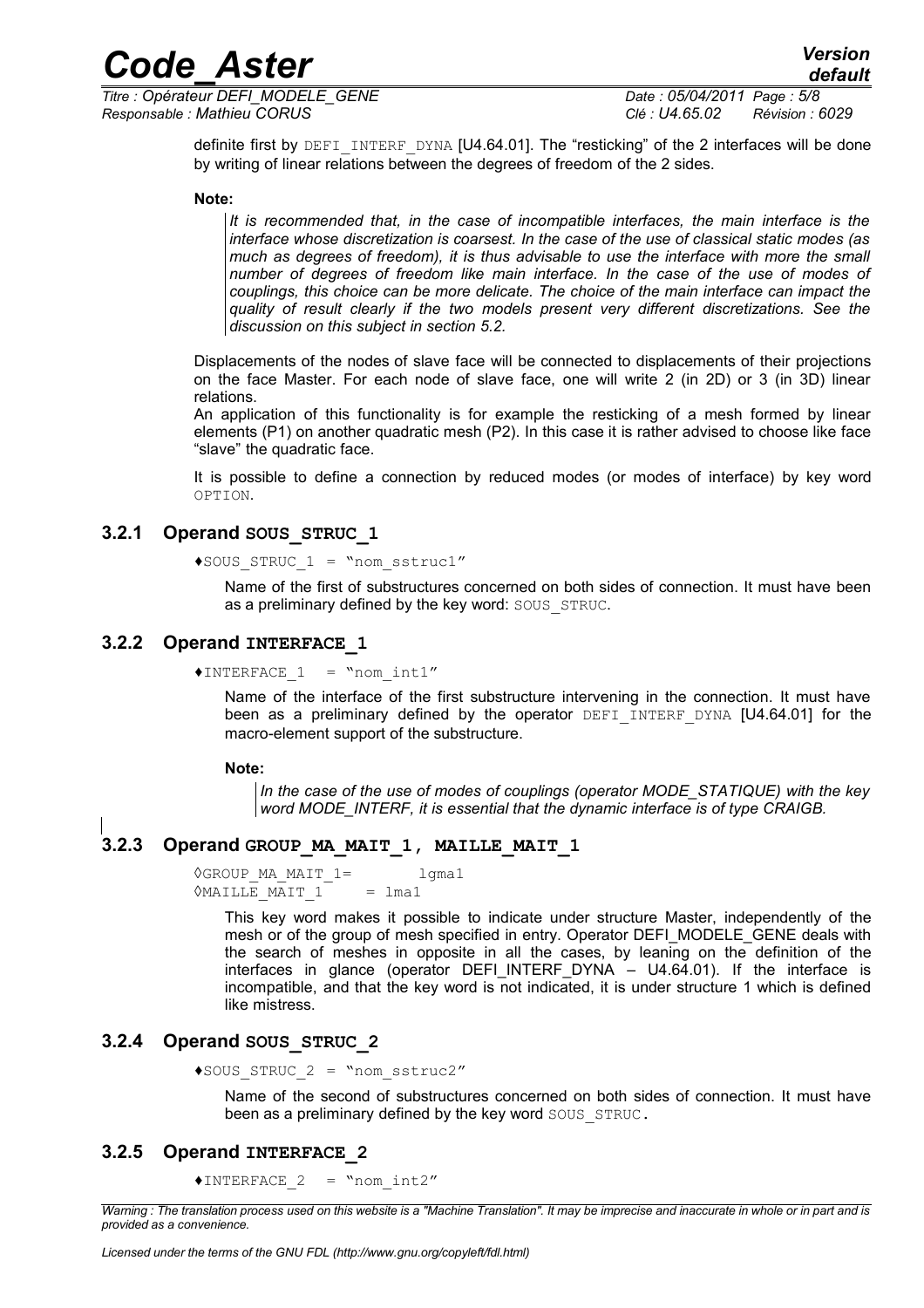*Titre : Opérateur DEFI\_MODELE\_GENE Date : 05/04/2011 Page : 6/8 Responsable : Mathieu CORUS Clé : U4.65.02 Révision : 6029*

*default*

Name of the interface of the second substructure intervening in the connection. It must have been as a preliminary defined by the operator DEFI\_INTERF\_DYNA [U4.64.01] for the macro - element support of the substructure.

#### **Note:**

*In the case of the use of modes of couplings (operator MODE\_STATIQUE) with the key word MODE\_INTERF, it is essential that the dynamic interface is of type CRAIGB.*

#### **3.2.6 Operand GROUP\_MA\_MAIT\_2, MAILLE\_MAIT\_2**

<span id="page-5-6"></span>◊GROUP\_MA\_MAIT\_2=lgma2 ◊MAILLE\_MAIT\_2 =lma2

> This key word makes it possible to indicate under structure Master, independently of the mesh or of the group of mesh specified in entry. Operator DEFI\_MODELE\_GENE deals with the search of meshes in opposite in all the cases, by leaning on the definition of the interfaces in glance (operator DEFI\_INTERF\_DYNA  $-$  U4.64.01). If the interface is incompatible, and that the key word is not indicated, it is under structure 1 which is defined like mistress.

#### **3.2.7 Operand OPTION**

<span id="page-5-5"></span>◊OPTION=/ "CLASSIQUE", /"REDUIT",

Allows to choose between a classical substructuring by static modes (method Mac - Neal, harmonic Craig-Bampton or not) or by modes of interface.

#### **3.3 Key word VERIF**

<span id="page-5-4"></span>◊VERIF

Key word factor allowing to check the coherence of modele generalized: it is checked that connection is compatible with the directional senses and the translations affected to under structures. The nodes of the two interfaces do not have *a priori* to be ordered so that they are two to two confused. If the nodes of the interfaces are not in opposite two to two, the code detects this state and reorders the nodes in order to give them in opposite.

#### **3.3.1 Operand STOP\_ERREUR**

<span id="page-5-3"></span>Makes it possible to carry out or not the checking of coherence of modele generalized.

#### **3.3.2 Operands accuracy/CRITERE**

<span id="page-5-2"></span>Indicates the threshold of accuracy to beyond which connections are incompatible. It is the distance (relative or absolute following CRITERE) beyond which the nodes of connection are regarded as too distant being actually connected.

#### **3.4 Key word INFO**

<span id="page-5-1"></span>Key word allowing to specify level of printing.

## **4 Stage of execution**

<span id="page-5-0"></span>the operator carries out a certain number of checks on the coherence of connections if connection does not present an incompatibility of mesh:

- identical number of nodes on both sides of connection.
- coherence, in each node, after directional sense of the active degrees of freedom on both sides of connection.

*Warning : The translation process used on this website is a "Machine Translation". It may be imprecise and inaccurate in whole or in part and is provided as a convenience.*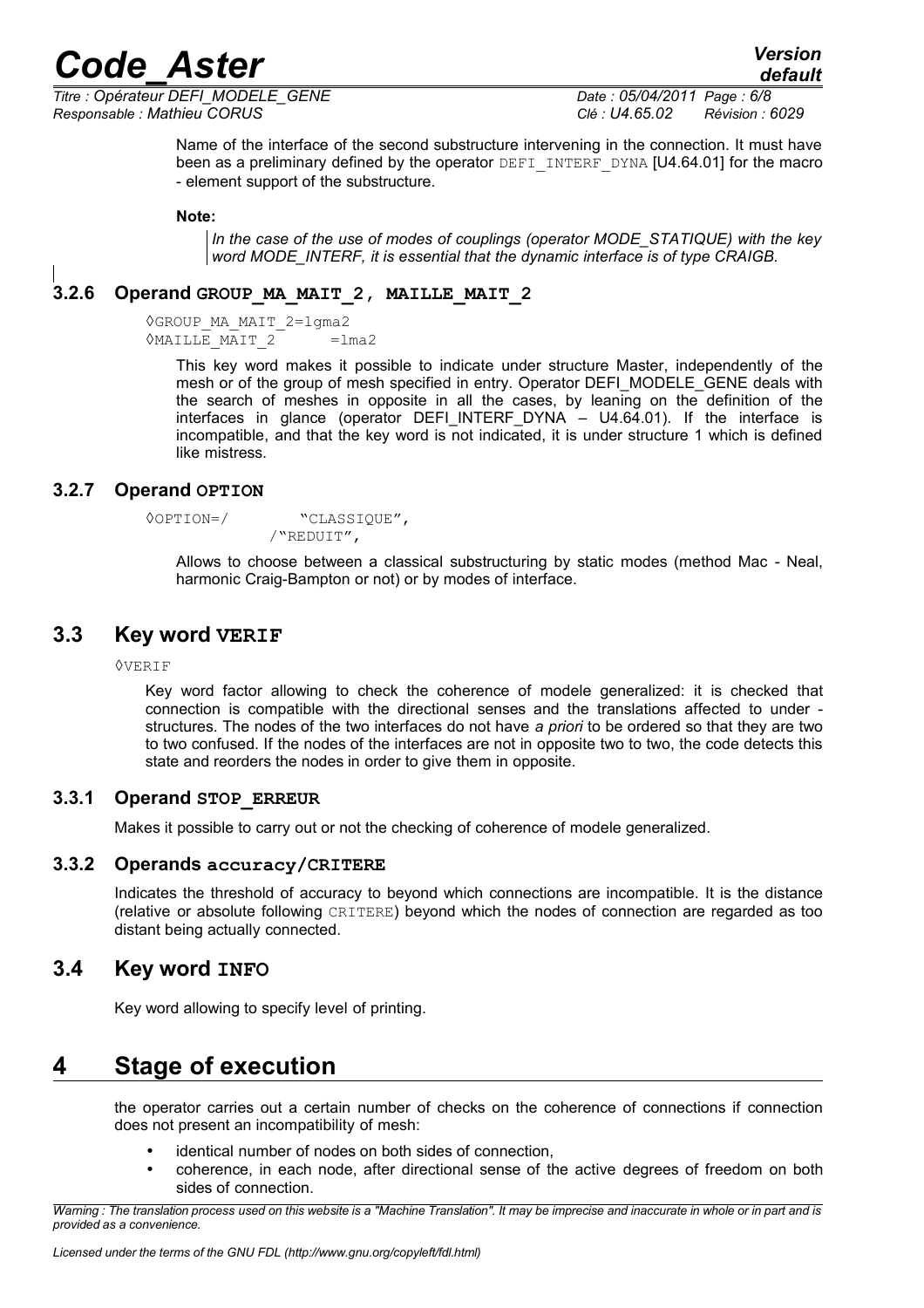*Titre : Opérateur DEFI\_MODELE\_GENE Date : 05/04/2011 Page : 7/8 Responsable : Mathieu CORUS Clé : U4.65.02 Révision : 6029*

# <span id="page-6-2"></span>**5 Matrixes and conditions of connections calculated by DEFI\_MODELE\_GENE**

### **5.1 In the case of option "CLASSIQUE"**

<span id="page-6-1"></span>the operator calculates the matrixes of directed connection intervening in the model generalized:

$$
L_{j\,oriente}^k = B_j^k R^k \Phi^k
$$

wher e:

the exhibitor *k* characterizes substructure,

the index *j* characterizes the interface of connection,

- $B_j^k$ is the matrix of extraction of the degrees of freedom of connection  $j$ ,
- *R k* is the matrix of rotation which makes it possible to pass from the directional sense of the model which has given rise to the macro-element that of the substructure,
- $\boldsymbol{\varPhi}^k$ is the matrix column of the eigenvectors of the substructure *k* .

Conditions of connection between substructures 1 and 2 being written:

$$
q_{\textit{joriente}}^1 = q_{\textit{joriente}}^2
$$
, with 
$$
q_{\textit{joriente}}^k = L_{\textit{joriente}}^k \eta^k
$$

wher e:  $q^{k}$ <sub>j</sub> is the vector column of the physical coordinates of the connection  $j$  of under structure *k* ,

 $\eta^k$ is the vector column of the generalized coordinates of the substructure *k* .

### **5.2 In the case of option "REDUIT"**

<span id="page-6-0"></span>the operator calculates the matrixes of directed connection intervening in the model generalized:

$$
L_{j\,\,oriente e}^k = B_j^k R^k \, \boldsymbol{\Phi}^k
$$

wher

the exhibitor *k* characterizes substructure,

e:

the index *j* characterizes the interface of connection,

 $B_j^k$ is the matrix of extraction of the degrees of freedom of connection  $j$ ,

- *R k* is the matrix of rotation which makes it possible to pass from the directional sense of the model which has given rise to the macro-element that of the substructure,
- $\boldsymbol{\varPhi}^k$ is the matrix column of the eigenvectors of the substructure *k* .

In the case of option "REDUIT", one resticks generalized motions of the two interfaces. One ensures:  $\left[\bm{\Phi}_{\textit{esclaw}}\right]^T q_{\textit{joriente}}^1 = \left[\bm{\Phi}_{\textit{esclaw}}\right]^T q_{\textit{joriente}}^2$  , with  $\ {q}^k_{\textit{joriente}} = L^k_{\textit{joriente}} \eta^k$ 

Indeed, in the case of option "CLASSIQUE", the main choice of the degrees of freedom and slave amount writing the equation of connection in the form

$$
y_{\text{esclave}} - C y_{\text{maître}} = 0,
$$

where y corresponds to the degrees of freedom. However, the use of a space of size reduced for the writing of the relation amounts imposing the following stresses:

*Licensed under the terms of the GNU FDL (http://www.gnu.org/copyleft/fdl.html)*

*Warning : The translation process used on this website is a "Machine Translation". It may be imprecise and inaccurate in whole or in part and is provided as a convenience.*